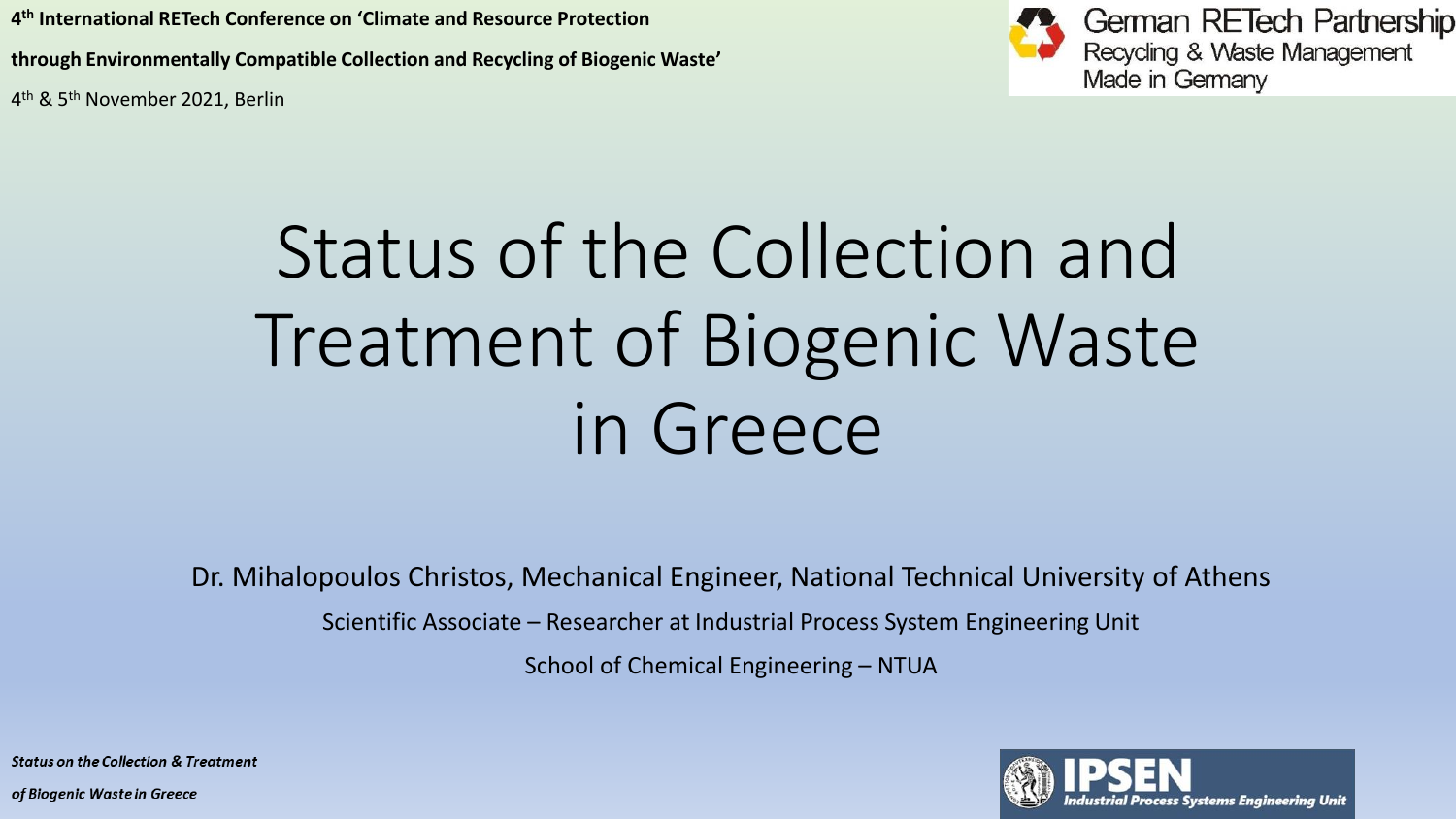*Environmentally Compatible Collection and Recycling of Biogenic Waste* 



#### Biogenic Waste in Greece

- Agricultural Biogenic Waste (ABW)
	- ‒ Origin: Crops' cultivators & livestock breeders (incl. Cat II ABPs)
	- Appr. 12.500 $\text{ktn}/y^*$  (~40% of all waste flows)
- Industrial Biogenic Waste (IBW)
	- ‒ Origin: Waste Water Treatment Plants (WWTPs), food & beverage processing industries (incl. Cat III ABPs) & timber industry
	- Appr. 800 $\text{km}/y^*$  (~2,5% of all waste flows)
- Municipal Biogenic Waste (MBW)
	- ‒ Origin: Households, HORECA Entities, Food Products' Commercial Stores & Green Areas
	- Appr. 2.500ktn/y\* ( $\approx$ 45% of total MSW,  $\approx$ 8% of all waste flows)

#### 15.800ktn/y of BW in Greece



 $\blacksquare$ ABW  $\blacksquare$ IBW  $\blacksquare$ MBW

\* Referred to year 2018, National Waste Management Plan (NWMP) 2020

\*\* Referred to year 2018, Hellenic Statistical Authority



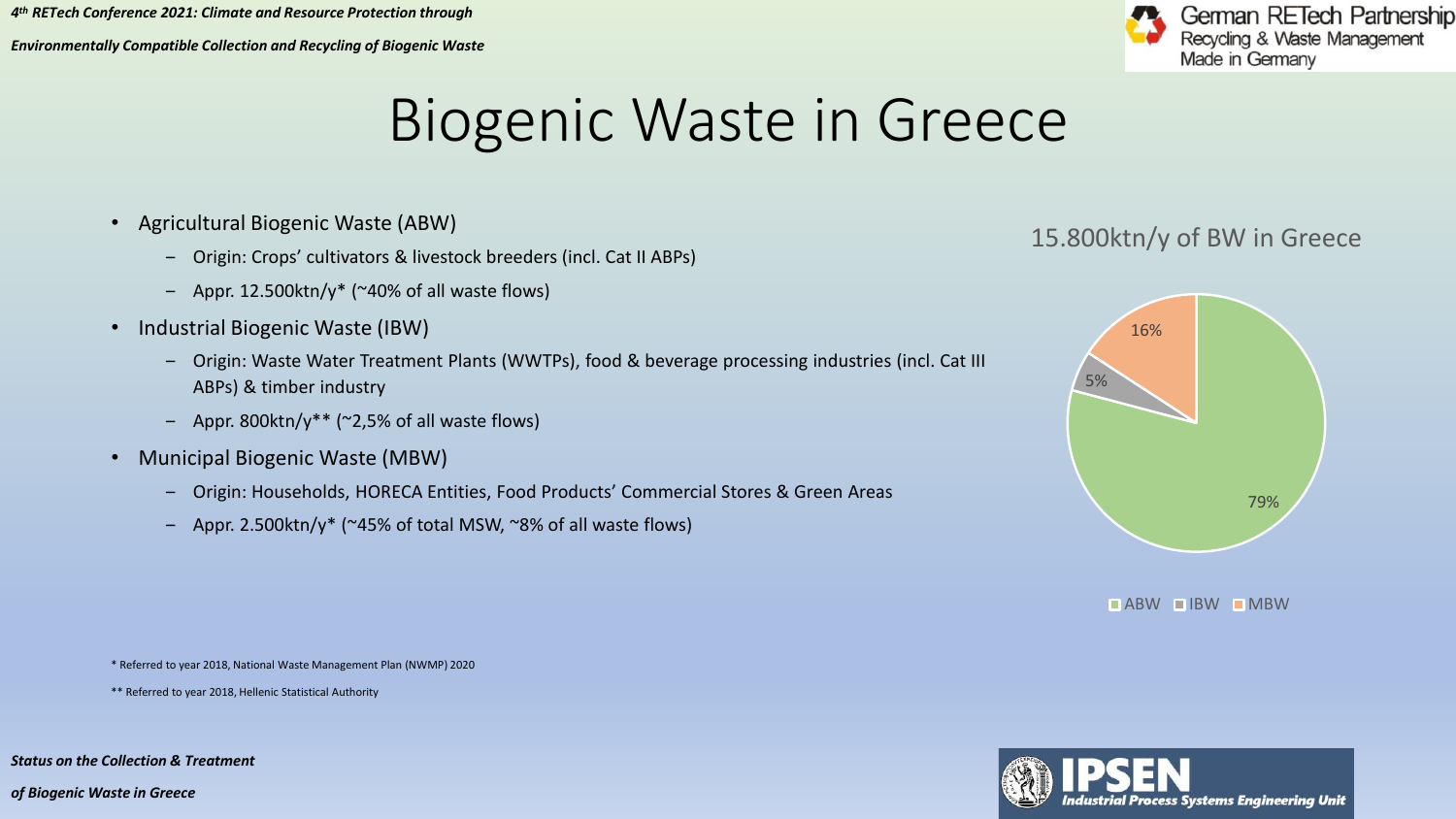

**Industrial Process Systems Engineering Unit** 



**Status on the Collection & Treatment**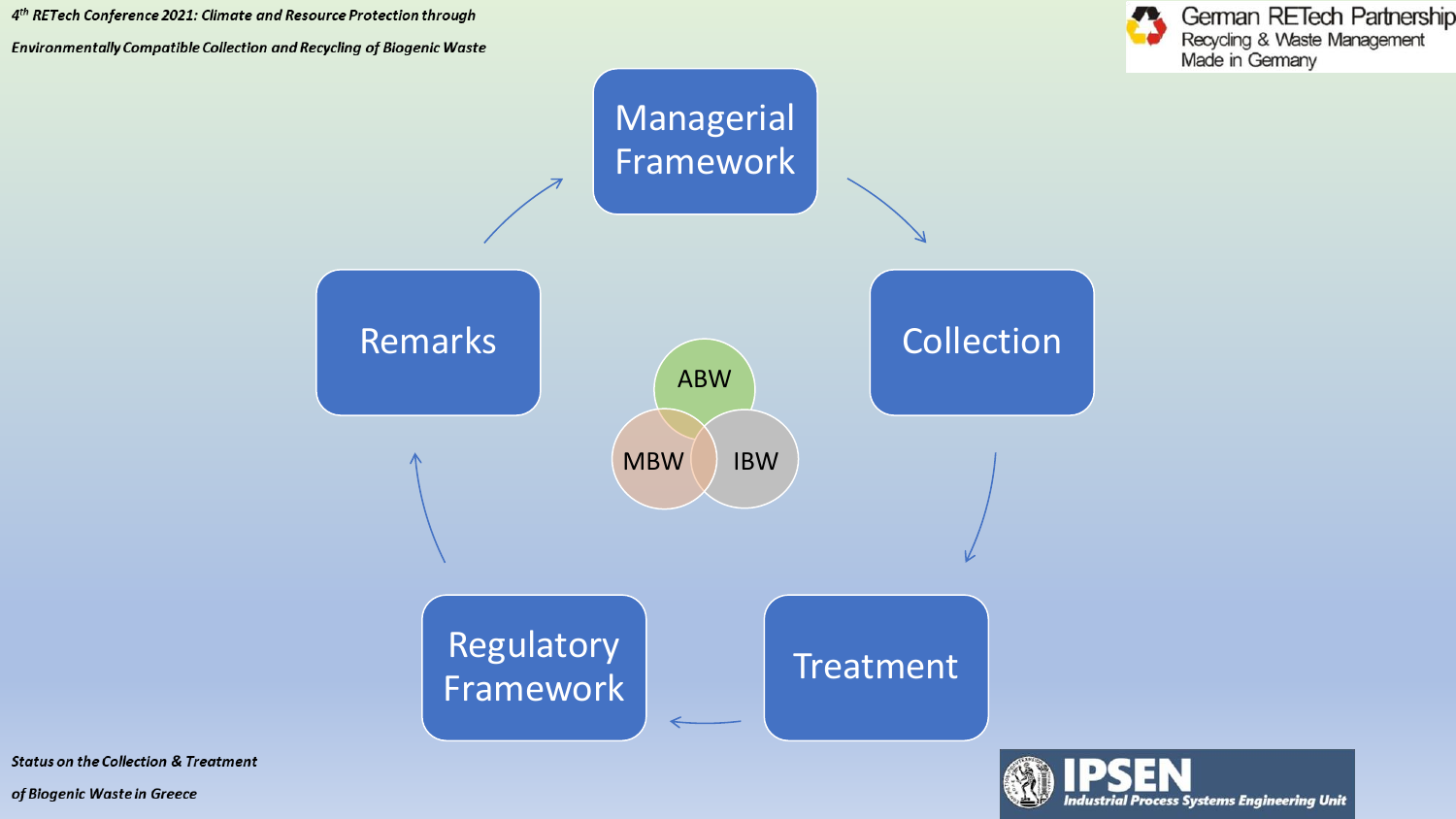

### ABW: Managerial Framework

- Cultivators and livestock breeders are numerous and highly dispersed across the whole countryside of Greece
- ABW quantities generated by livestock breeders are predominantly animal manure
- As many livestock breeders are also crops' cultivators, a common practice of animal manure (often mixed with animal bedding biomass) management includes:
	- ‒ Layout outdoors in exposed piles,
	- ‒ Physical bio-decomposition,
	- ‒ Dispersion at the crop's soil as fertilizer
- Crops' Residues Common Managerial Practices:
	- ‒ Valorization as animal feed (mostly for annual crops e.g. cereals and for rejected fruits & vegetables)
	- ‒ Burning on-site (mostly for perennial crops' cultivations e.g. grapes, peaches, olives etc.), during harvesting periods or crops' maintenance works (plot preparation for upcoming growing period)

#### Composition of 12.500ktn/y ABS



Animal Manure  $\blacksquare$  Crops' Residues  $\blacksquare$  Withdrawn Products



**Status on the Collection & Treatment**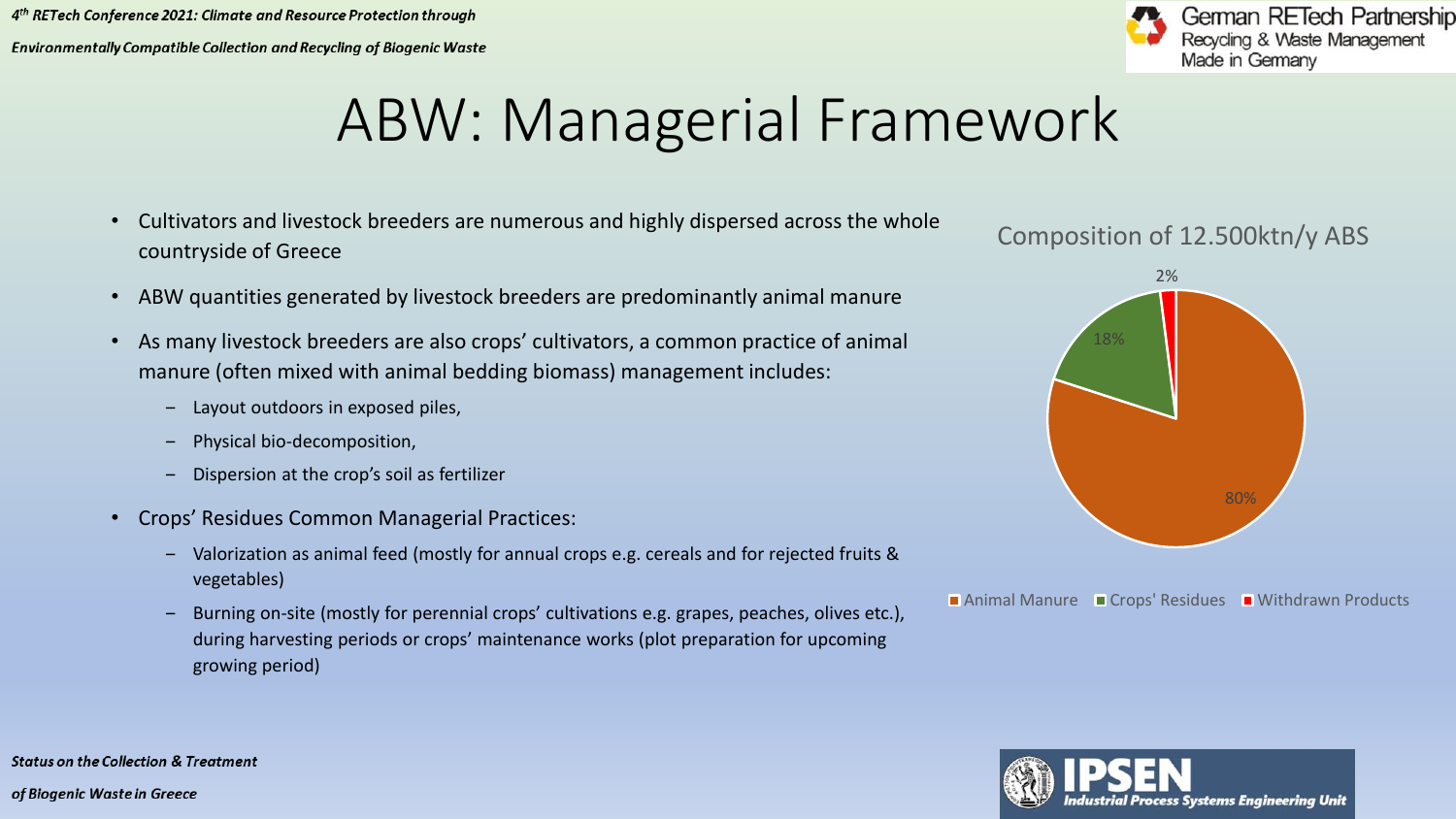Environmentally Compatible Collection and Recycling of Biogenic Waste



#### ABW: Collection & Treatment

- A total of appr. 12.500ktn (NWMP, 2020) of ABW is divided in:
	- 10.000ktn of Cat II ABP (predominantly animal manure), where appr. 35% (±25%) is considered collectable as generated from stabled livestock farms (cattles, pigs and poultry)
	- ‒ 2.350ktn of biomass generated from crops' cultivation, where appr. 60% (±15%) is considered collectable
	- ‒ 150ktn of rejected fruits and vegetables
- ABW generated from primary productive sectors are not officially recorded, therefore, there are no accurate data related with each treatment option (raw material for animal feed, burning on-site, WtE or other)
- Currently, a small part of ABW (mostly animal manure) is valorized through:
	- ‒ 18 decentralized biogas plants (along with IBW) with an installed capacity of appr. 15MWel (26% of the total installed capacity countrywide)
	- Private composting plants
- Based on Center of Renewable Energy Sources (CRES, 2018 reference data) they have been issued:
	- 32 licenses for the development of biogas plants treating ABW with a total installed capacity of appr. 88MW
	- ‒ 37 licenses for biomass combustion plants with a total installed capacity of appr. 295MW

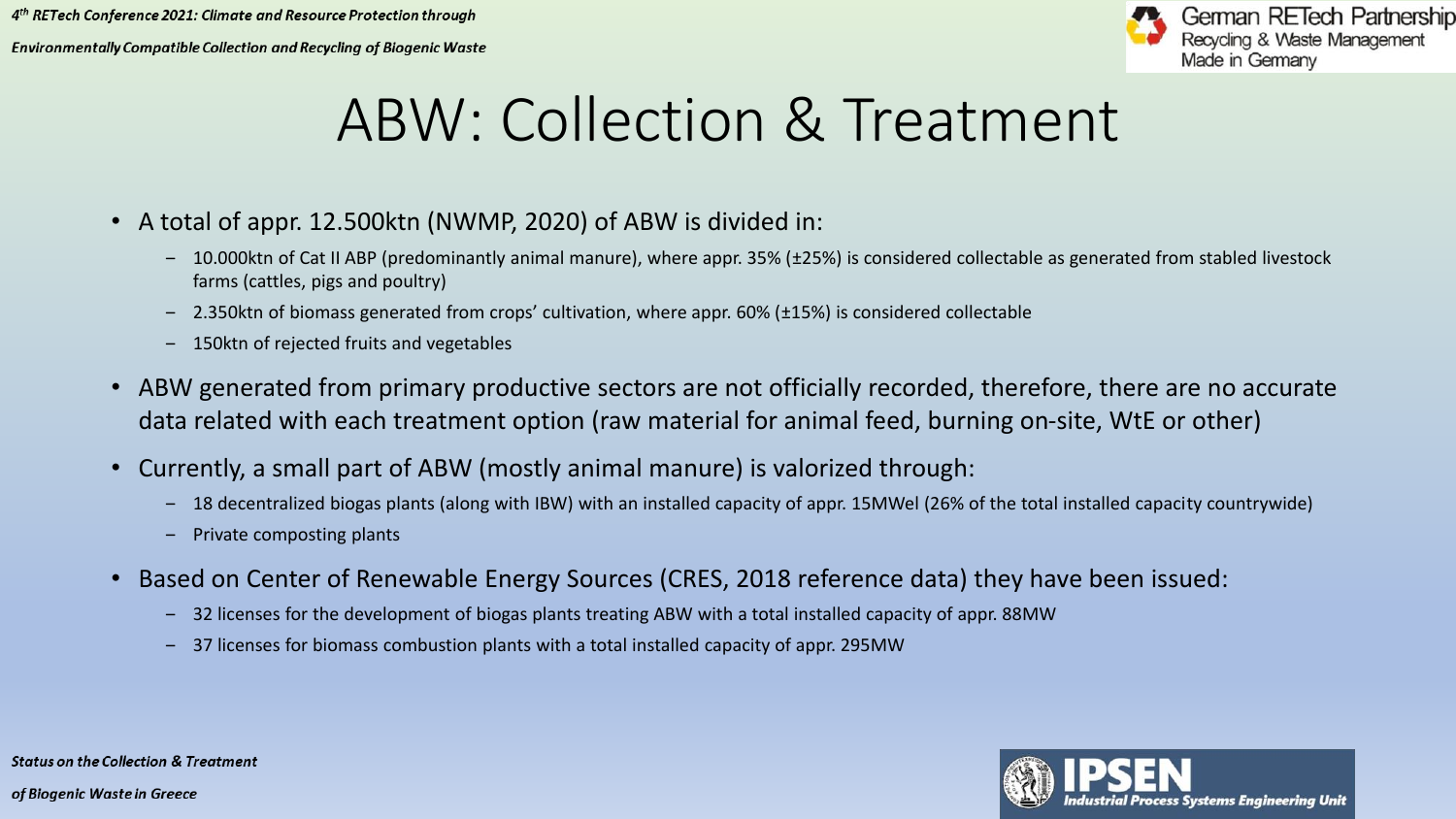

## ABW: Regulatory Framework & Remarks

- The 'polluter pays' principle is not imposed by law to crops' cultivators and/or livestock breeders
- ABW producers are not subjected to declaration of produced quantities at National Waste Management Registry Platform
- Existing legislative framework for ABW management Code of Good Agricultural Practices for the Protection of Water Recipients against Nitrate Pollution (MD 1420/82031, valid from 2015) in relation with the:
	- ‒ Management of animal manure from livestock farms
	- Surface deposition and dispersion of biologically stabilized animal manures at soils
- Challenges for ABW management according to NWMP 2020:
	- ‒ Recording and monitoring of annual produced quantities
	- Development of an effective collection network (stakeholders' contractual agreements)
	- ‒ Guidelines for valorizing crops' residues as animal feedstock
	- ‒ Co-processing of crops' residues with MBW for compost production at MBT plants
	- ‒ Technological support of livestock breeders for pre-treatment of animal manure prior delivery their at biogas plants
	- ‒ Development of value chains for exploiting dry biomass at combustion plants (locally and/or regionally)



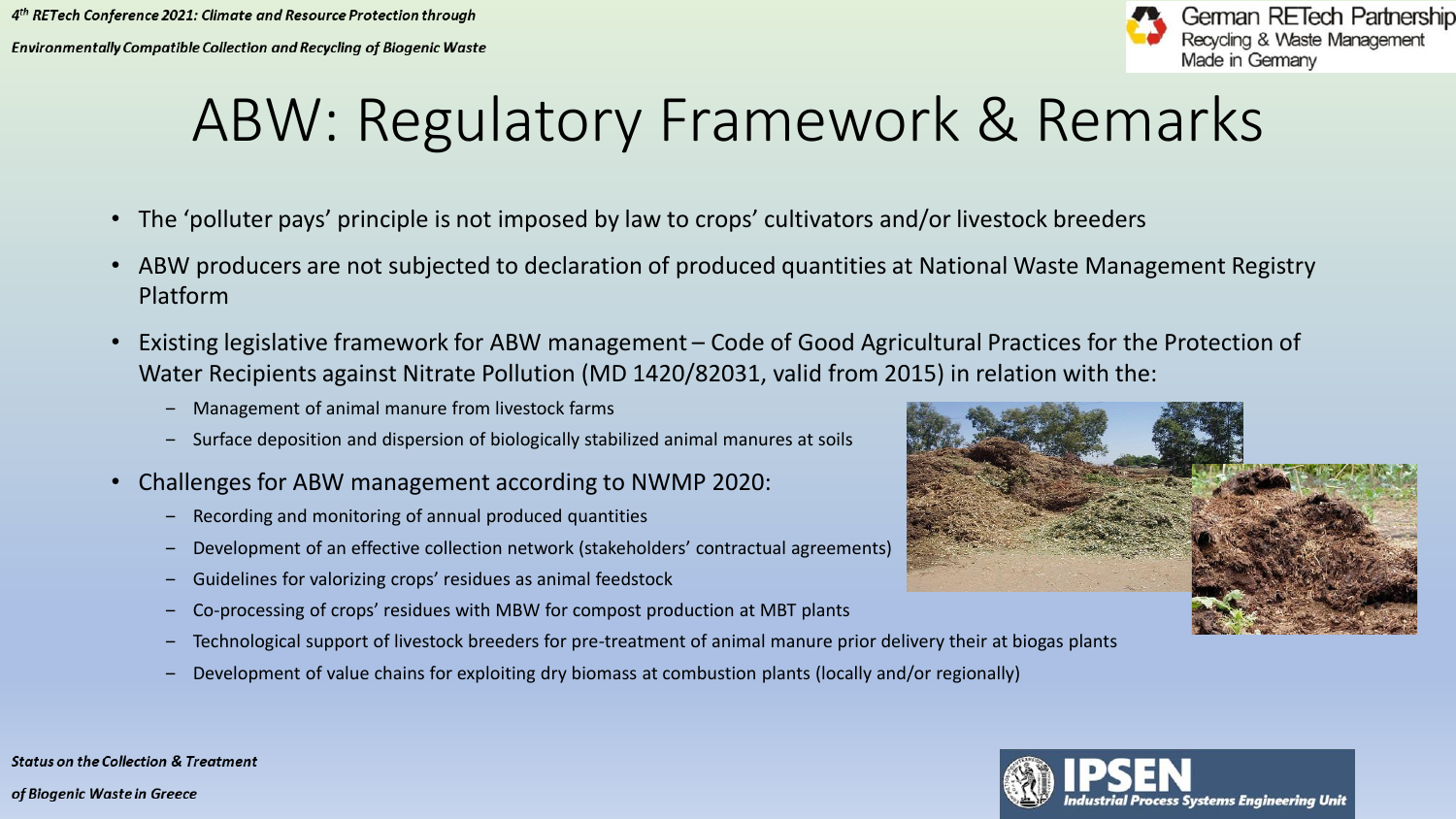

#### IBW: Managerial Framework

- Management of IBW (incl. sludges) generated from municipal WWTPs and F&B processing industries is subjected to the 'polluter pays' principle:
	- Plants' owners are responsible for IBW management (incl. declaration of produced quantities at National Waste Management Registry Platform).
	- Terms and conditions on IBW management are regulated based on their environmental license (approval decision of environmental terms)
- Sludges derived from municipal WWTPs, domestic septic tanks and F&B processing industries are not considered as a municipal waste stream
- WWTPs serving municipal sewerage networks (appr. 320 plants countrywide) are owned by municipal water supply and sewerage companies while, reciprocal fees are paid by residential owners (e.g. households) through water supply bills
- Medium-sized & large enterprises are regularly inspected from regional environmental authorities as for their compliance with the imposed terms based on their environmental license
- SMEs are inspected from regional environmental authorities only upon formal complaints for environmental violations

Composition of 800ktn/y IBW



- Sludges from WWTPs
- **NW** from F&B Industries
- **Slurry Biomass from F&B Industries**
- **Dry Biomass from Timber Industry**



**Status on the Collection & Treatment**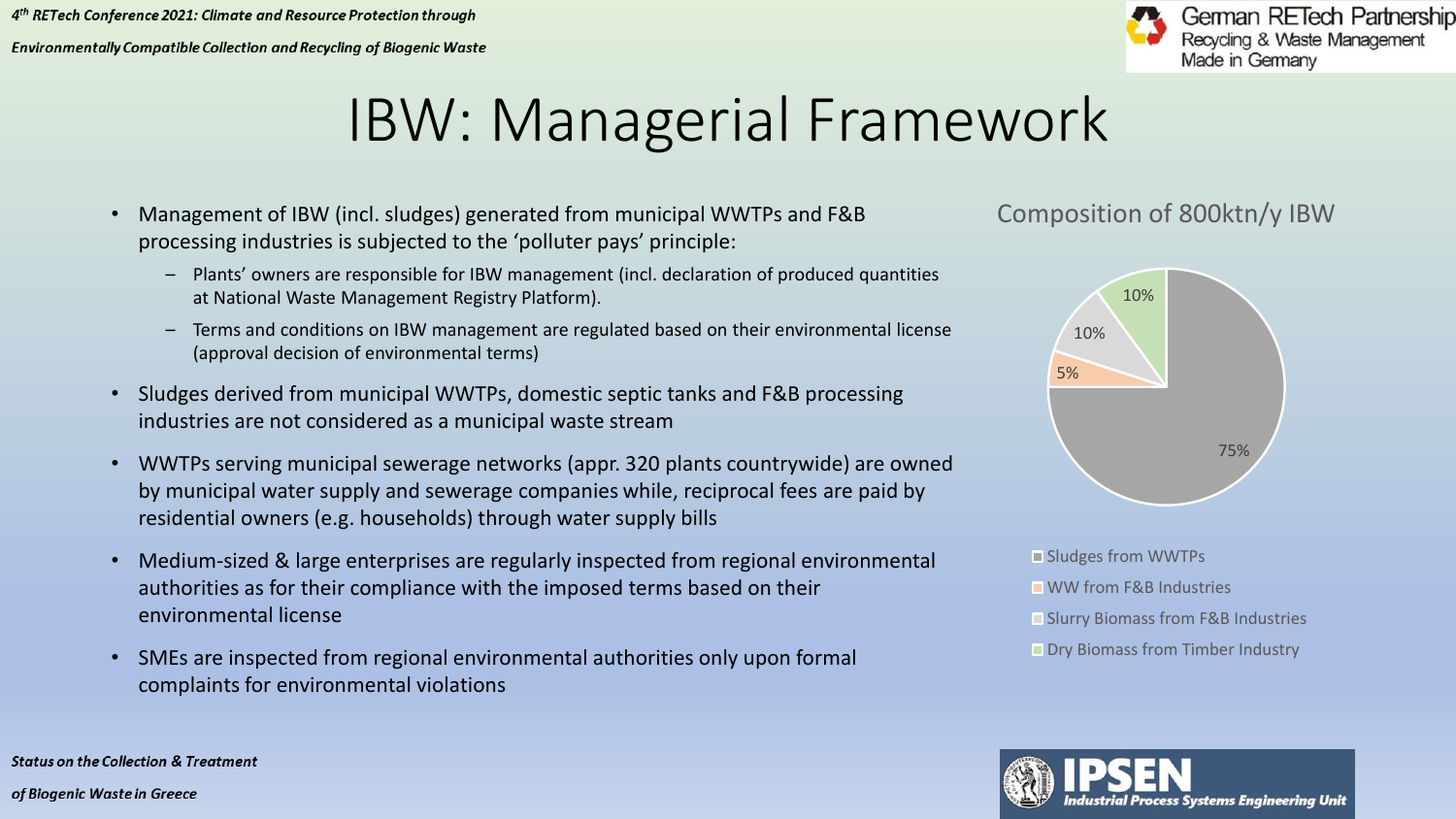

#### IBW: Collection & Treatment

- Countrywide and at full coverage, collection of municipal WW is taking place either directly (through sewerage network connected with WWTPs), either indirectly through the evacuation of domestic septic tanks by properly authorized tank trucks
- Based on NWMP, during 2018, appr. 115ktn of dehydrated sludges derived from municipal WWTPs were treated as follows:
	- ‒ Soil fertilizer for cultivation purposes: 30% / Raw material for energy recovery (biogas and/or cement plants): 30% (inside Greece) & 10% (exported) / Disposal at sanitary landfills and/or temporary storage: 30%
- At 10 municipal WWTPs there are in operation biogas plants with a total installed capacity of appr. 13MWel (22% of the total installed capacity countrywide), while 7 more licenses (CRES, 2018 data) have been issued for 17MW
- Predominant technology for the treatment of solid / slurry state IBW (and ABW) from F&B processing industries (crops' residues): Appr. 18 decentralized biogas plants with an installed capacity of appr. 15MWel (appr. 26% of the total installed capacity countrywide)
- Concerning other treatment options for IBW, several cases of agro-industrial symbiosis have been met:
	- Grapes stalks and marcs as soil fertilizer at vineyards (case of wineries)
	- Oil pomace as raw material for kernel oil production (case of oil mills)
	- Woody biomass from timber industry as fuel at boilers for industrial (steam production) and/or domestic (heating) purposes







**Status on the Collection & Treatment**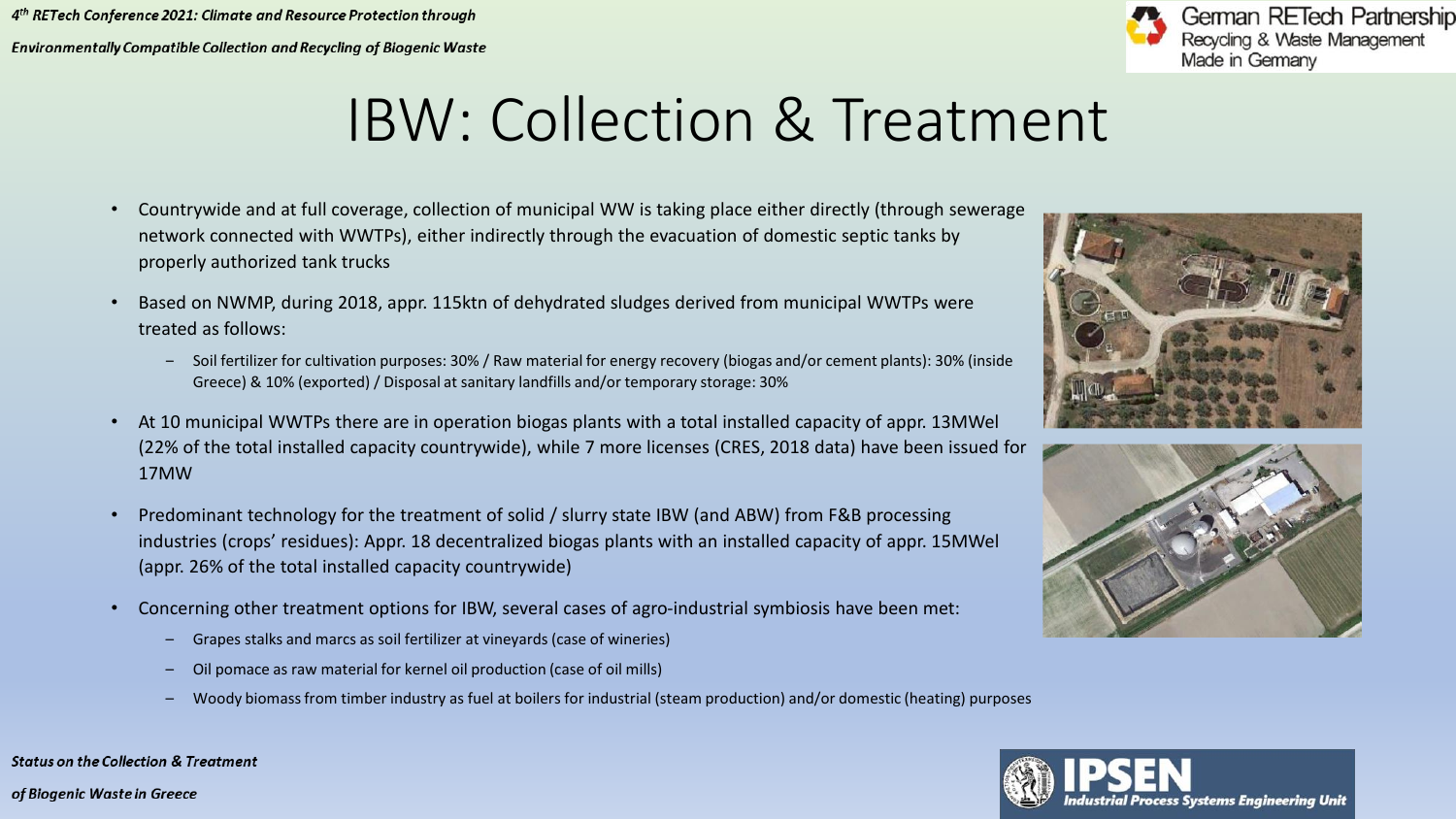

### IBW: Regulatory Framework & Remarks

- Treatment of municipal and industrial WW is regulated through JMD 5673/400 (valid from 1997, as amended):
	- ‒ Owners of F&B processing industries are obliged to operate WW pre-treatment units prior their disposal on water recipients or their delivery at municipal WWTPs
	- ‒ Medium-sized & large enterprises as well as large touristic accommodations are operating on-site WWTPs for the treatment of WW
- Quality standards for the valorization of sludge generated from municipal WWTPs as soil fertilizer for crops' cultivation is regulated through JMD 80568/4225 (valid from 1991)
- Quantified targets for the recovery (composting and/or WtE) of municipal WWTPs sludges: 95% by 2030
- Specific terms and conditions for the management of slurry / solid state IBW generated from F&B processing industries are valid only for:
	- Oil mills as regulated by JMD 127402/1487 (valid from 2016)
	- Slaughterhouses as regulated by PD 211 (valid from 2006) in relation with the management of Cat III ABS
- For IBW of solid / slurry state generated from F&B processing industries, besides legislation on environmental protection, it is promoted the adoption of Best Available Techniques, while financial incentives are offered through periodical published Laws for regional and economic growth (Development Laws)

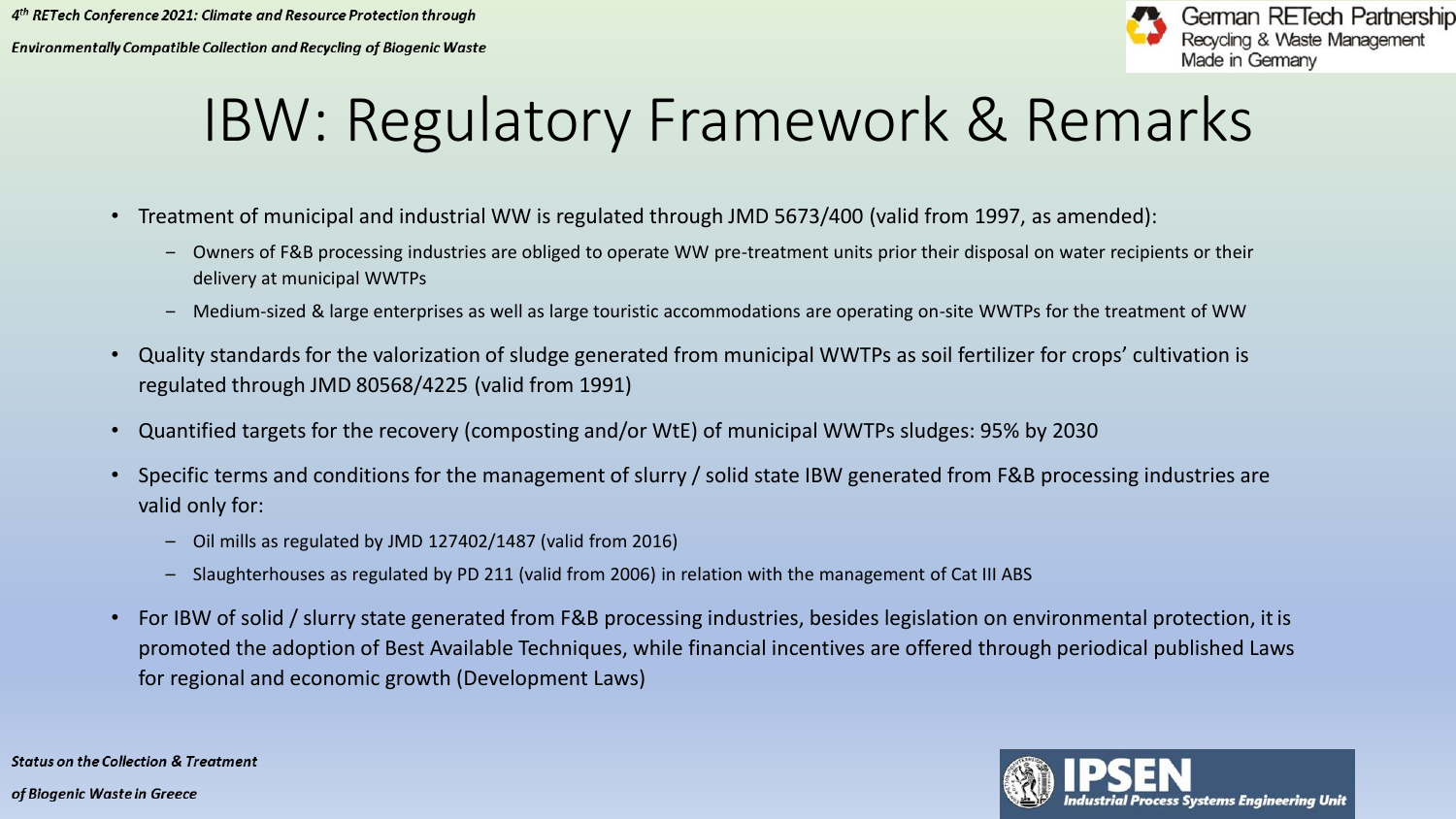

#### MBW: Managerial Framework

- Municipal authorities are responsible by law for:
	- ‒ Collection of MSW / pre-sorted MBW & Implementation of source separation schemes
	- Declaration of MSW quantities electronically through the National Waste Management Registry Platform at Ministry of Environment
	- ‒ Charging at an ex-post basis reciprocal fees on residential owners (e.g. households) for the provision of all services related with MSW / pre-sorted MBW management
	- ‒ Fees are paid by residential owners through electric power supply bills along with other services offered
- Regional Waste Management Associations RWMAs (public or private sector non-profit bodies consisted by representatives of each region's municipalities) are responsible by law for:
	- ‒ Management and operation of Waste Transfer Stations WTS
	- ‒ Management of commingled MSW and pre-sorted MBW treatment plants (incl. landfills) which are operated (at most cases) by private companies through Public – Private Partnership (PPP) contractual agreements
	- ‒ Charging at an ex-post basis reciprocal fees charged on municipalities for the provision of all services related with MSW / pre-sorted MBW management, except collection.

#### Composition of 2.500ktn/y of MBW



**Food Waste** Green Waste Used Cooking Oils

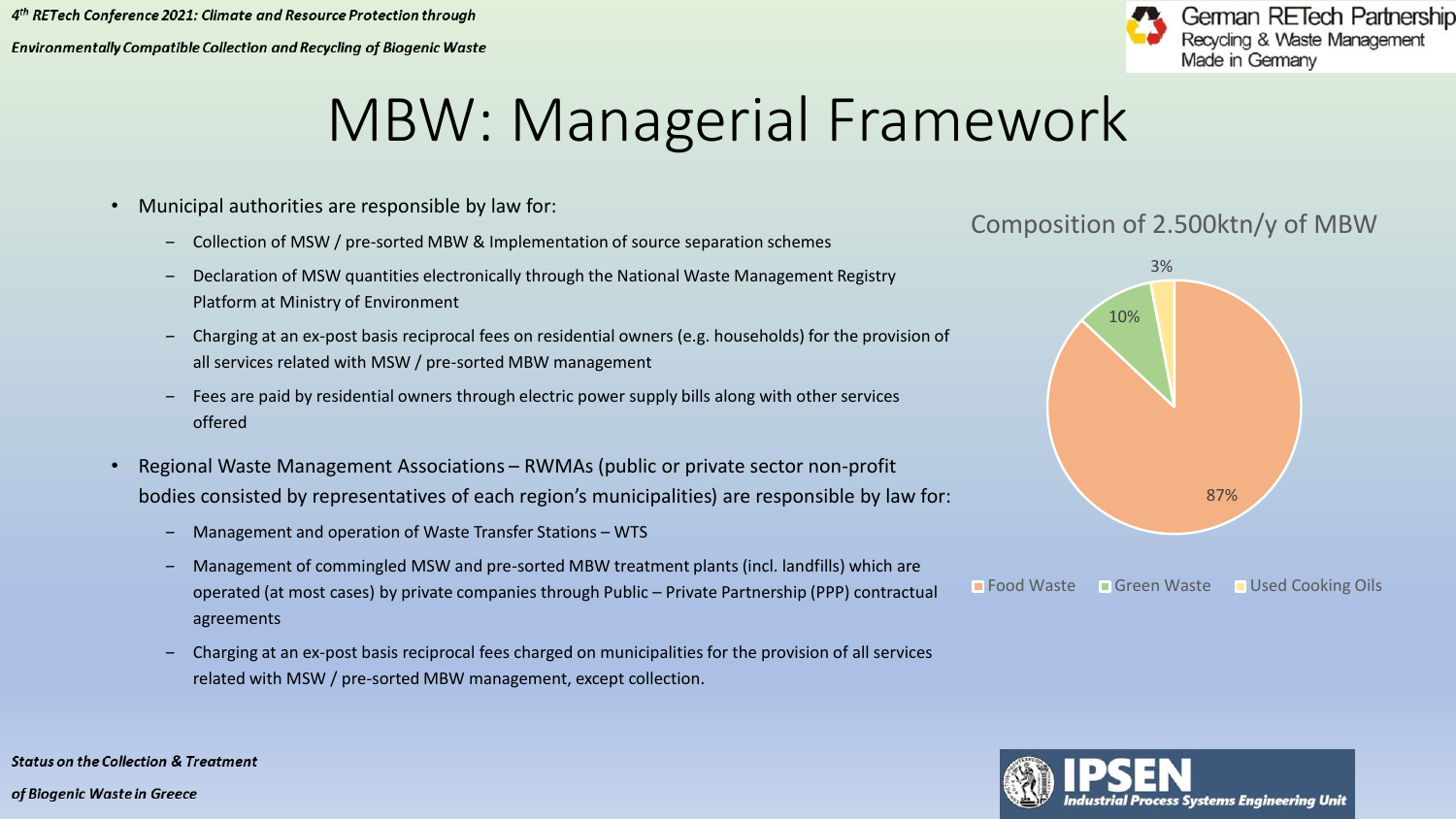

#### MBW: Collection

- Current Status on Separate Collection of MBW (estimations based on NWMP 2020 references and recent progress):
	- ‒ 90% (2.250ktn) of MBW are collected commingled with MSW (kurbside collection)
	- ‒ 10% (250ktn) of MBW are source separated (mostly through kurbside brown bins)
- Actors on MSW / pre-sorted MBW Collection:
	- ‒ Predominant: Public services (municipal authorities)
	- ‒ Minor: Private fleet owners in supporting collection during summer periods (at coastal and/or insular municipalities) or for specific pre-sorted MBW streams (e.g. used cooking oils)
- Applied Equipment on Collection:
	- Rear loader garbage trucks' for commingled MSW / pre-sorted MBW and dump trucks and/or skip loaders for green & bulky waste
- Current Status on Waste Transfer:
	- A network of appr. 100 WTS countrywide is serving municipal fleets
	- ‒ From WTS, MSW / pre-sorted MBW waste are directed to treatment or final disposal plants at a prefectural and/or regional level
- Applied Equipment on Waste Transfer:
	- ‒ Trailer trucks with press containers owned by RWMAs or municipal authorities and rarely by individual transporters (upon contractual agreement with RWMAs)

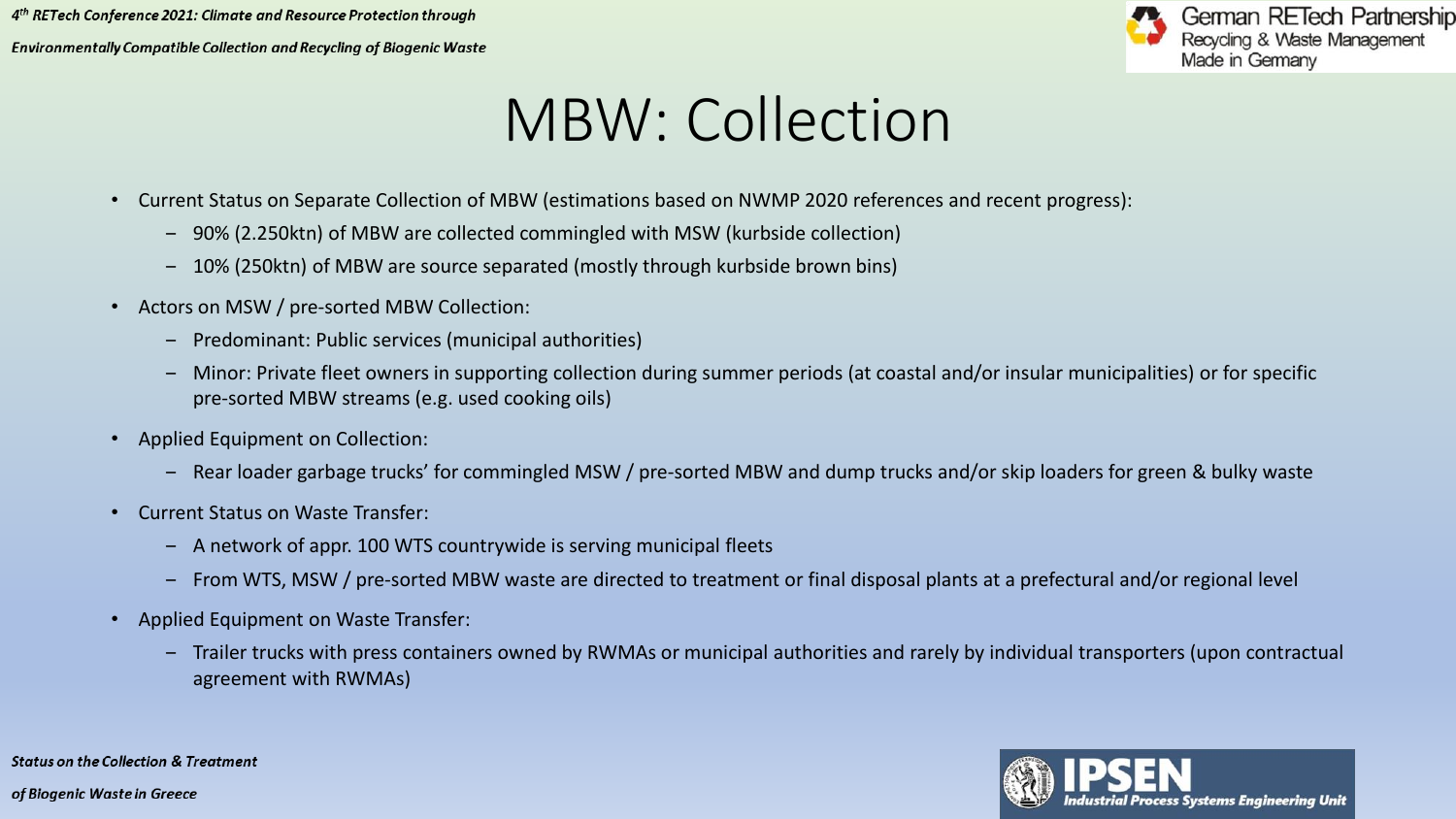

#### MBW: Treatment (1)

- Currently, appr. 75% of unprocessed MSW directed to sanitary landfills: At largest landfill sites (e.g. Athens and Thessaloniki), the produced biogas from the AD of compacted organic fraction is valorized through energy production units (mostly CHP), with a total installed capacity of appr. 30MWel (52% of the total installed capacity countrywide)
- Predominant Technology for the Treatment of MBW: Centralized Mechanical Biological Treatment (MBT) Plants:
	- ‒ Biological treatment (composting only or AD and post-composting of digestate) is part of the main plant where MBW are treated separately either as organic fraction extracted from MSW, either as pre-sorted MBW
	- ‒ Each MBT plant is accompanied by a landfill site for the final disposal of residues
- Status on the Development of MBT Plants (able to treat also pre-sorted MBW):
	- ‒ Currently in operation: 7 with overall processing capacity of appr. 820ktn/y MSW
	- ‒ Under construction: 5 with overall processing capacity of appr. 400ktn/y MSW
	- ‒ Under public tendering process and/or scheduled: 25 more until 2030
- Status on the Development of Biological Treatment Plants(composting) for the
	- Treatment of Pre-Sorted MBW:
		- ‒ Currently in operation: 1 with overall processing capacity of appr. 6ktn/y MΒW
		- Under construction: 1 with overall processing capacity of appr. 4,7ktn/y MBW
		- ‒ Scheduled: 40 more until 2030





**Status on the Collection & Treatment** of Biogenic Waste in Greece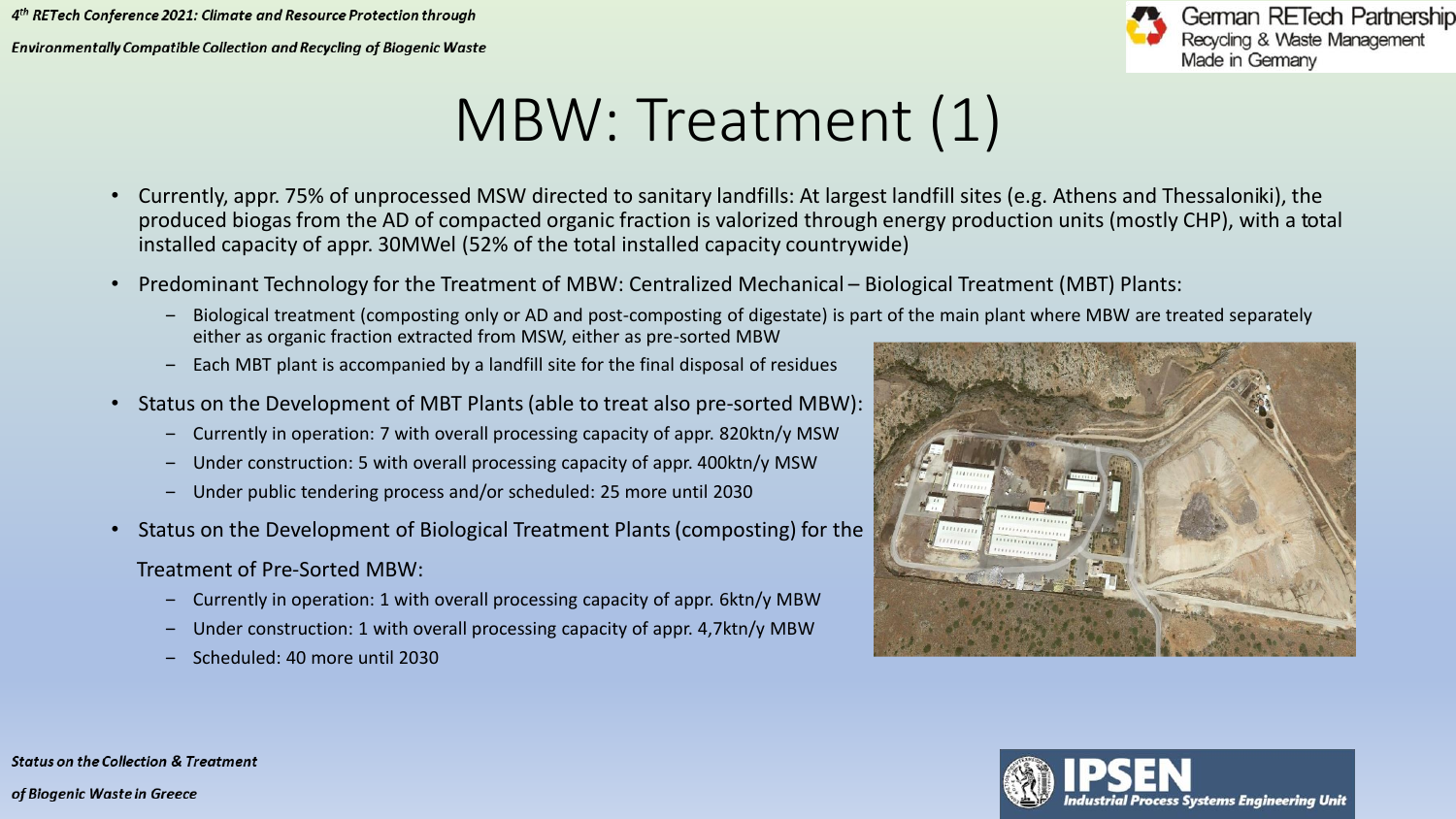

#### MBW: Treatment (2)

- Based on NWMP (data from 2018 & recent progress), appr. 350ktn of MBW (14% of MBW in total) were considered recycled (diversion from landfills) as follows:
	- ‒ Compost production from MBT plants: 290ktn
	- ‒ Home composting: 10ktn
	- ‒ Biodiesel production from used cooking oils: 50ktn
- Outputs from MBT and Composting Plants in relation with MBW Treatment:
	- ‒ Biogas, Compost-Like-Output (CLO) and/or Compost (directly or as treated digestate)
	- ‒ Based on legislative imposed quality standards (JMD 56366/4351/2014) Class A compost (from separated organic fraction of MSW) can only be used for landscaping at restoration sites (inactive mines, quarries and/or uncontrolled landfills)
	- ‒ CLO (non-compliant with quality standards) is considered as a residual fraction of MBT plants
	- ‒ Currently, there are no legislative imposed quality standards for compost produced from the treatment of pre-sorted MBW
- NWMP 2020 introduces the Valorization of Combustible Residual Fractions (RDF & SRF incl. CLO) as raw material for WtE, through:
	- ‒ Existing plants (e.g. cement industries)
	- ‒ Greenfield investments



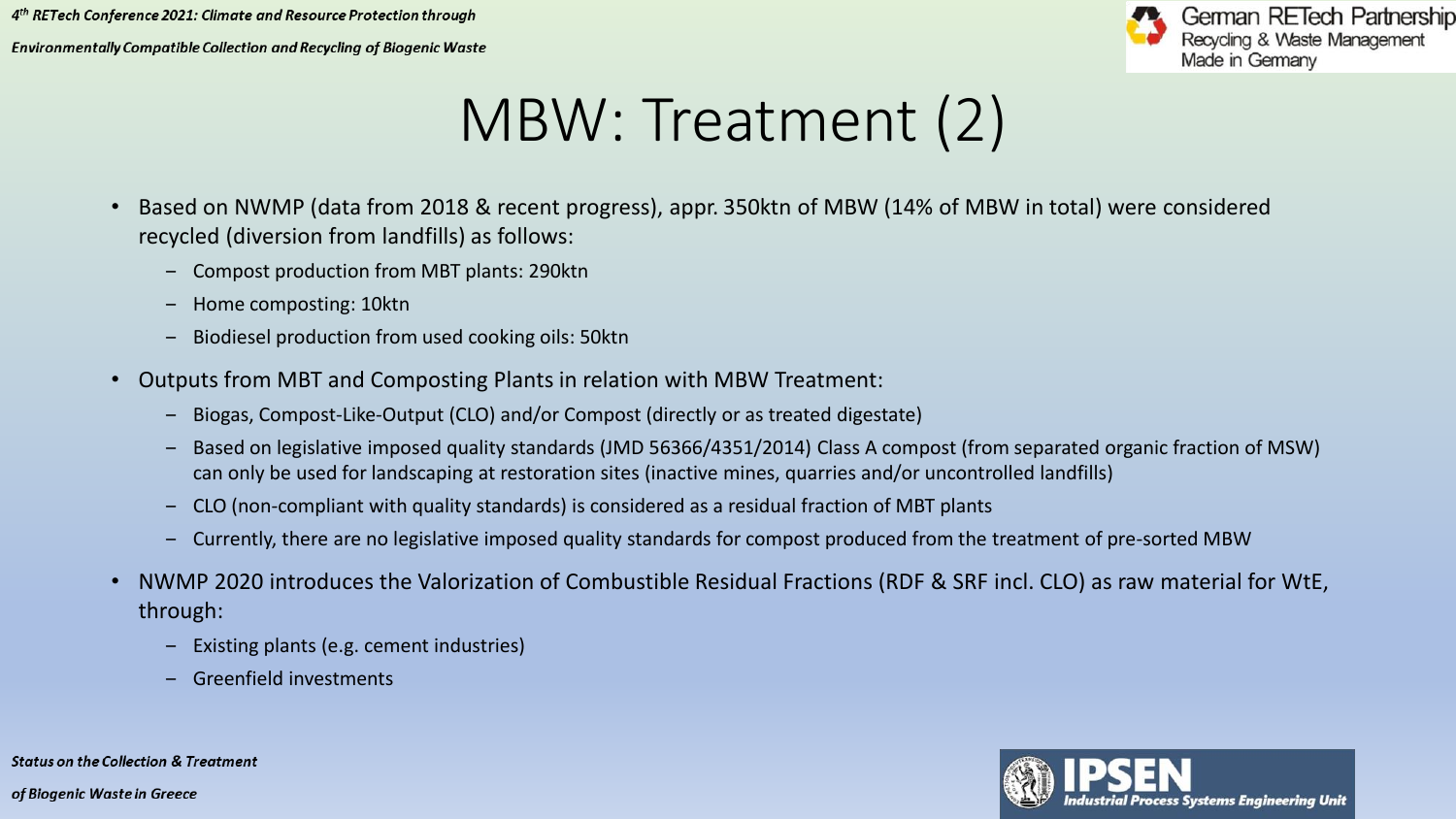

### MBW: Regulatory Framework

- Law 4819 (valid from July 2021) and JMD 90439/1846 (valid from October 2021) incorporated into national legislation Directives (EU) 851/2018, 852/2018 and 850/2018 respectively
- Mandatory diversion of unprocessed MBW from landfills until 2023 through:
	- ‒ Source-separation schemes (kurbside collection brown bins) and home composting (applied mostly at decentralized rural and/or insular areas)
	- ‒ MBT and stand-alone composting plants (separation of MSW organic fraction)
- Mandatory implementation of MBW source separation schemes until 2023 by municipalities, HORECA entities and food products' commercial stores
- Quantified targets set on separate collection:
	- ‒ 46% (54%) of MBW to be collected separately from MSW until 2025 (2030)
- Quantified targets set on treatment and final disposal:
	- ‒ Recycling targets for MBW and packaging waste: 55% (60%) by 2025 (2030)
	- ‒ Final disposal target for unprocessed MSW: less than 10% by 2030 (MBT plants' residual fraction is excluded from this target)
	- Landfill gate fees will be gradually increased to 55€/tn (from 2027 and for the years after) and will be charged cumulatively for both unprocessed MSW and plants' residual fraction
- ‒ Progressive implementation of PAYT schemes from 2023 and beyond for MBW focused primarily to HORECA entities and food products commercial stores, as well as, promotion of MBW prevention measures through economic incentives (tax exceptions for donations)



**Status on the Collection & Treatment**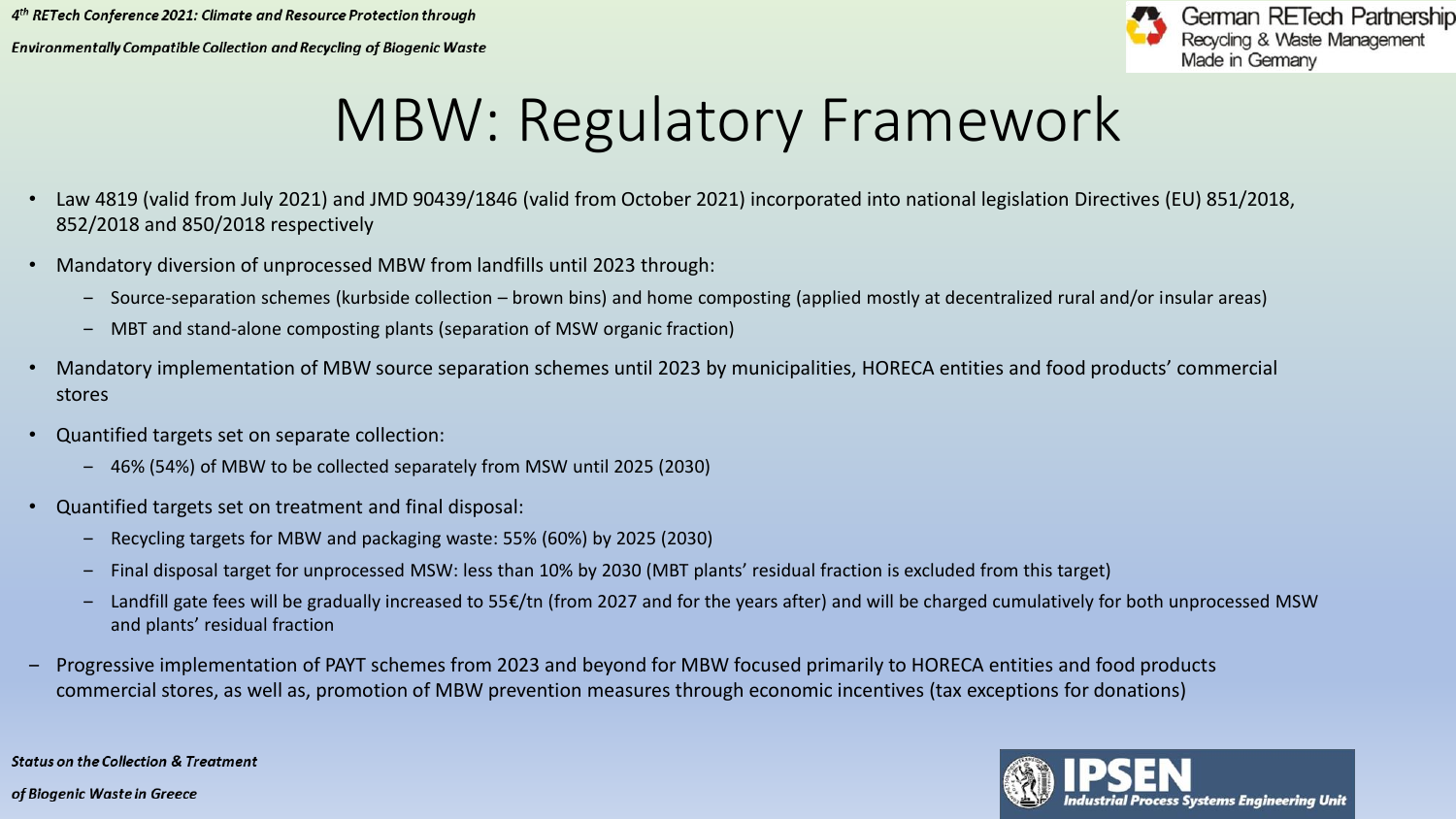

#### MBW: Remarks

- MSW (& pre-sorted MBW) treatment plants' development is scheduled to be expanded in forthcoming years across all Regions countrywide
- At present, priority has been given (in terms of valorizing economic instruments) on the development of centralized treatment plants
- Regional Waste Management Plans (RWMP) are fully determining the number and processing capacity of MSW (& pre-sorted MBW) treatment plants
- At present, RWMP are prepared based on NWMP guidelines by prioritizing processing of MSW (& pre-sorted MBW) against final disposal
- Existing & forthcoming challenges related with MBW management are including:
	- ‒ Rewarding citizens and municipal authorities according to performance indicators on the achievement of targets related with separate collection
	- ‒ Bringing public awareness campaigns at the foreground
	- ‒ Rationalization of landfill gate fees on behalf of treatment plants' competitiveness
	- ‒ Upgrading of MBT plants' performance (towards the minimization of residual fraction)
	- ‒ Maturation of landscapes where new plants will be implemented (land use permissions and social acceptance issues are key factors)
	- ‒ Development of sustainable markets for secondary materials (incl. compost) based on waste management hierarchy principles
	- ‒ Leverage financial resources for private investments on decentralized treatment plants



**Status on the Collection & Treatment**